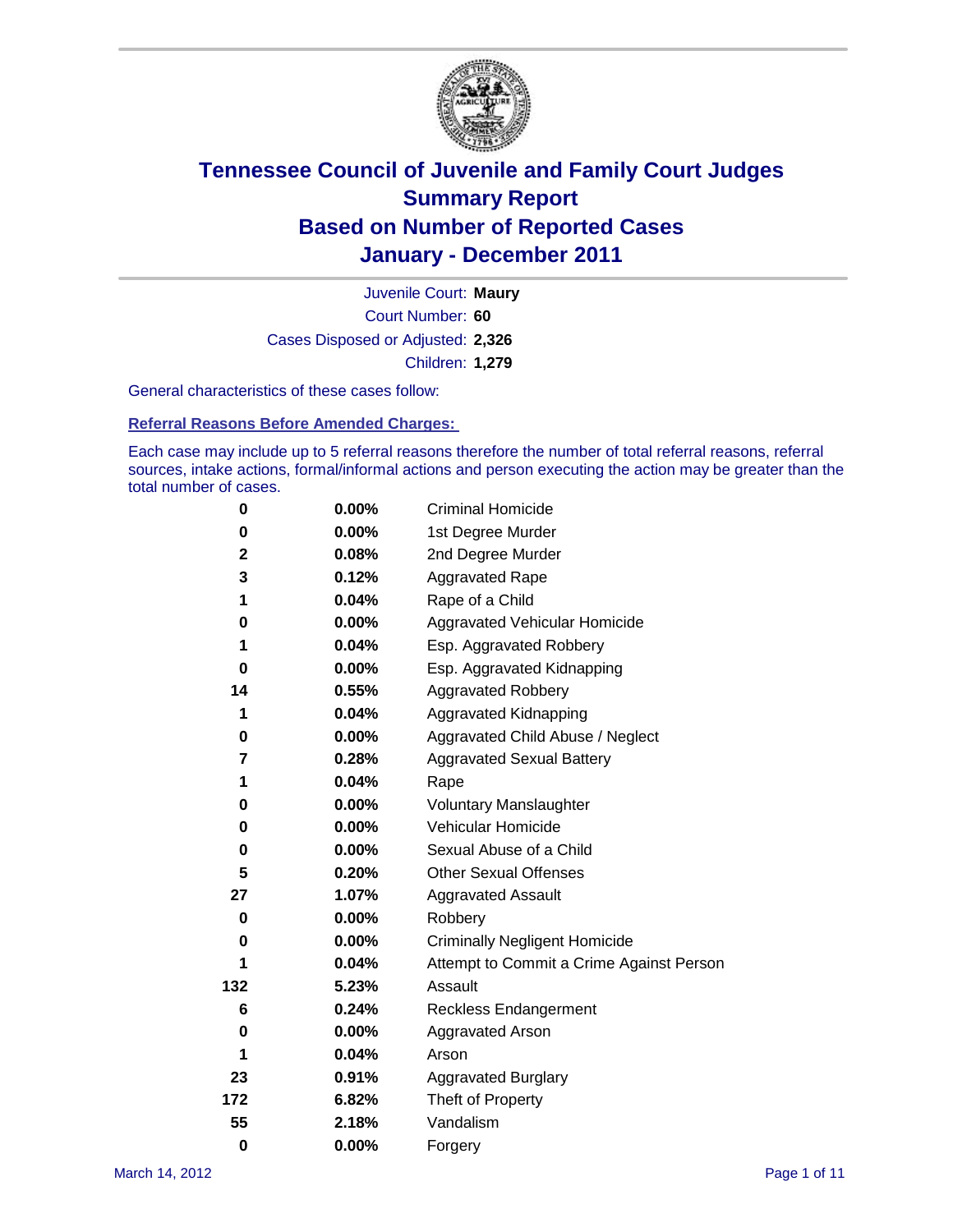

Court Number: **60** Juvenile Court: **Maury** Cases Disposed or Adjusted: **2,326** Children: **1,279**

#### **Referral Reasons Before Amended Charges:**

Each case may include up to 5 referral reasons therefore the number of total referral reasons, referral sources, intake actions, formal/informal actions and person executing the action may be greater than the total number of cases.

| $\pmb{0}$    | 0.00%    | <b>Worthless Checks</b>                                     |
|--------------|----------|-------------------------------------------------------------|
| 8            | 0.32%    | Illegal Possession / Fraudulent Use of Credit / Debit Cards |
| 19           | 0.75%    | <b>Burglary</b>                                             |
| $\mathbf 0$  | $0.00\%$ | Unauthorized Use of a Vehicle                               |
| 0            | $0.00\%$ | <b>Cruelty to Animals</b>                                   |
| $\mathbf{2}$ | 0.08%    | Sale of Controlled Substances                               |
| 31           | 1.23%    | <b>Other Drug Offenses</b>                                  |
| 45           | 1.78%    | Possession of Controlled Substances                         |
| $\pmb{0}$    | $0.00\%$ | <b>Criminal Attempt</b>                                     |
| 7            | 0.28%    | Carrying Weapons on School Property                         |
| 7            | 0.28%    | Unlawful Carrying / Possession of a Weapon                  |
| 7            | 0.28%    | <b>Evading Arrest</b>                                       |
| 5            | 0.20%    | Escape                                                      |
| 2            | 0.08%    | Driving Under Influence (DUI)                               |
| 68           | 2.70%    | Possession / Consumption of Alcohol                         |
| 8            | 0.32%    | Resisting Stop, Frisk, Halt, Arrest or Search               |
| 1            | 0.04%    | <b>Aggravated Criminal Trespass</b>                         |
| 6            | 0.24%    | Harassment                                                  |
| 0            | 0.00%    | Failure to Appear                                           |
| $\mathbf 2$  | 0.08%    | Filing a False Police Report                                |
| 9            | 0.36%    | Criminal Impersonation                                      |
| 73           | 2.89%    | <b>Disorderly Conduct</b>                                   |
| 20           | 0.79%    | <b>Criminal Trespass</b>                                    |
| 3            | 0.12%    | <b>Public Intoxication</b>                                  |
| 0            | $0.00\%$ | Gambling                                                    |
| 208          | 8.24%    | <b>Traffic</b>                                              |
| 6            | 0.24%    | Local Ordinances                                            |
| 6            | 0.24%    | Violation of Wildlife Regulations                           |
| 57           | 2.26%    | Contempt of Court                                           |
| 25           | 0.99%    | Violation of Probation                                      |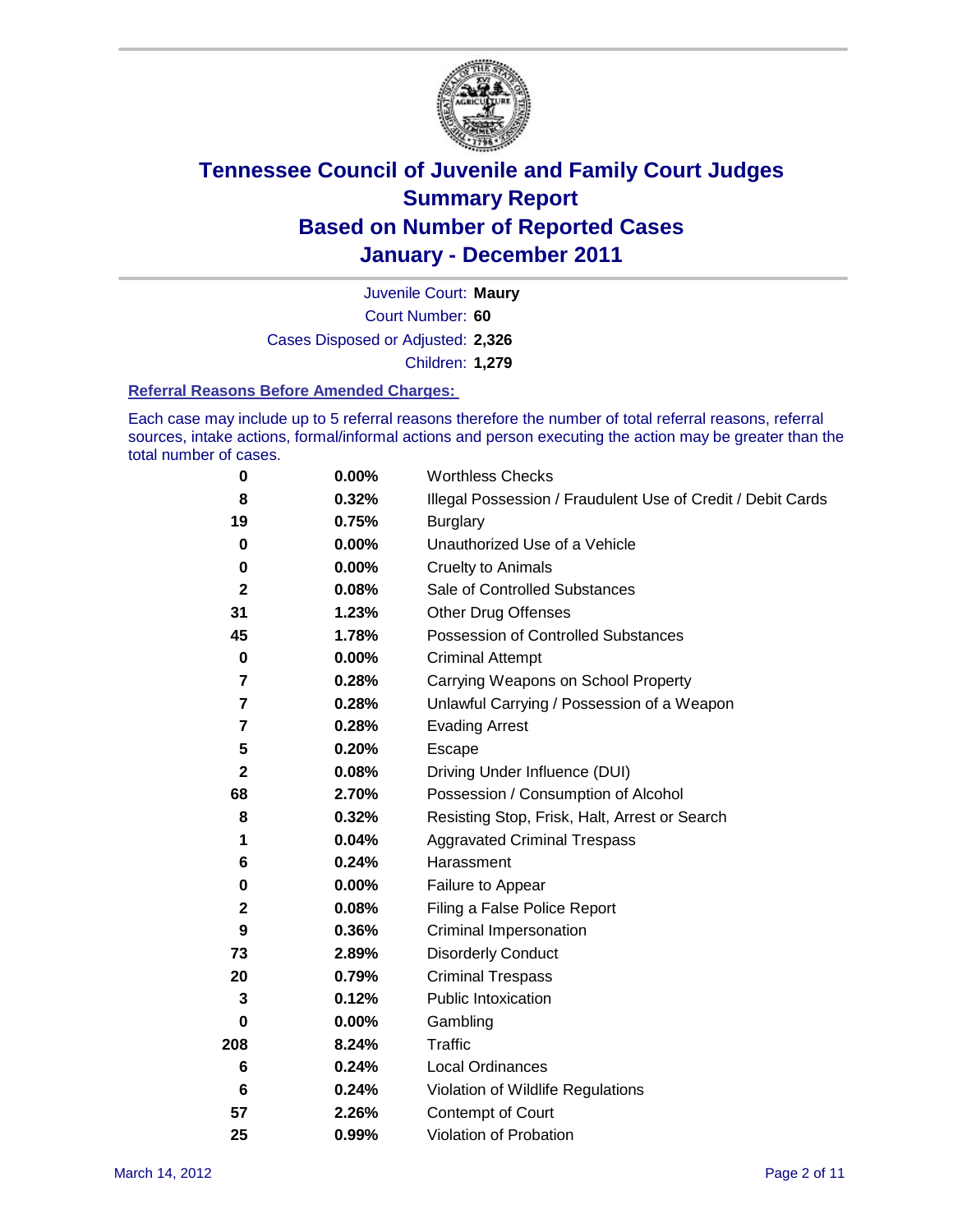

Court Number: **60** Juvenile Court: **Maury** Cases Disposed or Adjusted: **2,326** Children: **1,279**

#### **Referral Reasons Before Amended Charges:**

Each case may include up to 5 referral reasons therefore the number of total referral reasons, referral sources, intake actions, formal/informal actions and person executing the action may be greater than the total number of cases.

| 0              | 0.00%   | Violation of Aftercare                 |
|----------------|---------|----------------------------------------|
| 94             | 3.73%   | <b>Unruly Behavior</b>                 |
| 165            | 6.54%   | Truancy                                |
| 106            | 4.20%   | In-State Runaway                       |
| 0              | 0.00%   | Out-of-State Runaway                   |
| 45             | 1.78%   | Possession of Tobacco Products         |
| $\overline{2}$ | 0.08%   | Violation of a Valid Court Order       |
| 78             | 3.09%   | Violation of Curfew                    |
| $\mathbf 0$    | 0.00%   | Sexually Abused Child                  |
| $\mathbf 0$    | 0.00%   | <b>Physically Abused Child</b>         |
| 558            | 22.12%  | Dependency / Neglect                   |
| 39             | 1.55%   | <b>Termination of Parental Rights</b>  |
| $\bf{0}$       | 0.00%   | <b>Violation of Pretrial Diversion</b> |
| 0              | 0.00%   | Violation of Informal Adjustment       |
| 0              | 0.00%   | <b>Judicial Review</b>                 |
| 0              | 0.00%   | <b>Administrative Review</b>           |
| 0              | 0.00%   | <b>Foster Care Review</b>              |
| 81             | 3.21%   | Custody                                |
| 72             | 2.85%   | Visitation                             |
| 98             | 3.88%   | Paternity / Legitimation               |
| 28             | 1.11%   | <b>Child Support</b>                   |
| $\mathbf 0$    | 0.00%   | <b>Request for Medical Treatment</b>   |
| 0              | 0.00%   | Consent to Marry                       |
| 80             | 3.17%   | Other                                  |
| 2,523          | 100.00% | <b>Total Referrals</b>                 |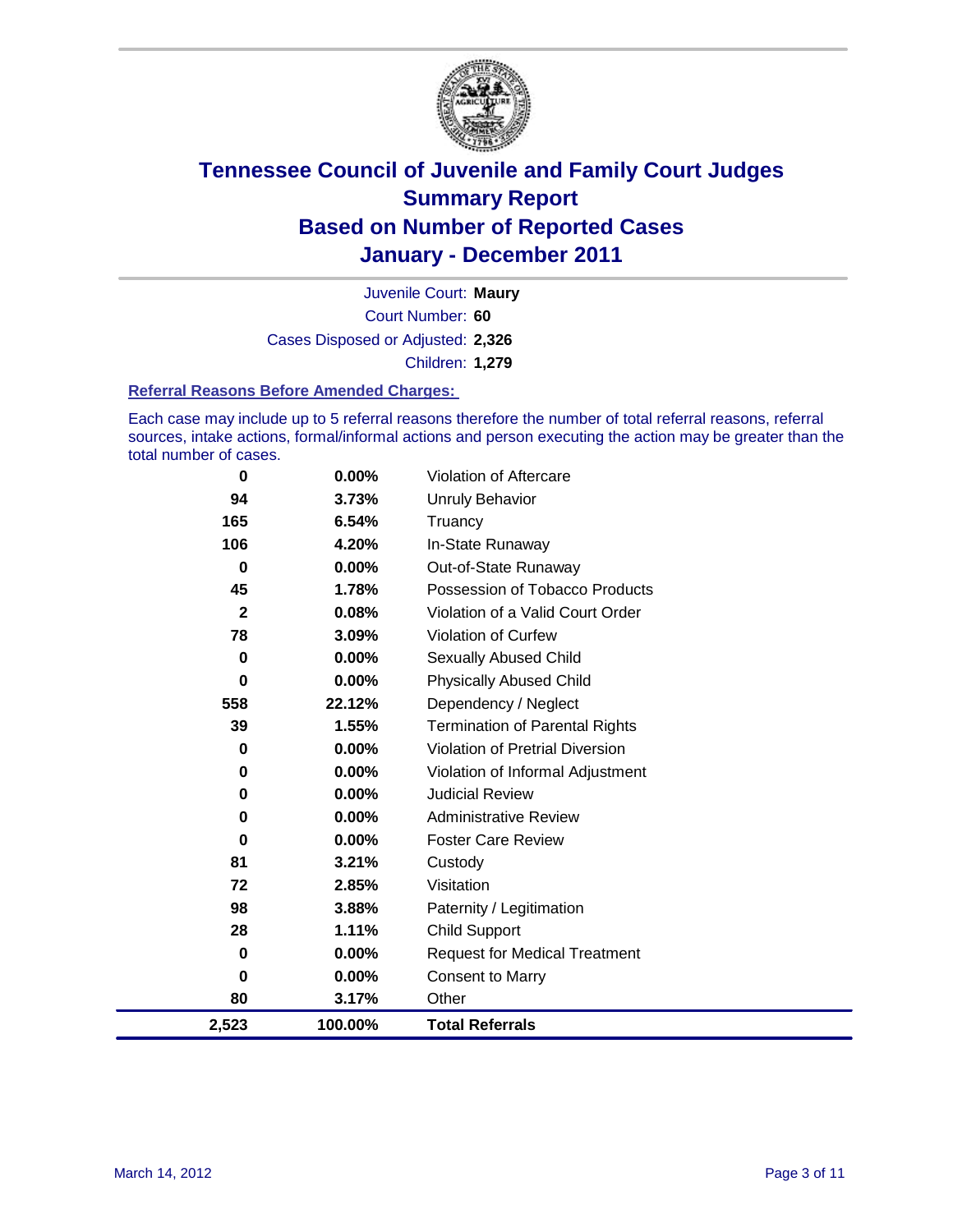

| Juvenile Court: Maury              |          |                                   |  |  |
|------------------------------------|----------|-----------------------------------|--|--|
| Court Number: 60                   |          |                                   |  |  |
| Cases Disposed or Adjusted: 2,326  |          |                                   |  |  |
|                                    |          | Children: 1,279                   |  |  |
| <b>Referral Sources: 1</b>         |          |                                   |  |  |
| 1,287                              | 51.01%   | <b>Law Enforcement</b>            |  |  |
| 446                                | 17.68%   | Parents                           |  |  |
| 137                                | 5.43%    | <b>Relatives</b>                  |  |  |
| $\overline{7}$                     | 0.28%    | Self                              |  |  |
| 141                                | 5.59%    | School                            |  |  |
| $\mathbf{2}$                       | 0.08%    | <b>CSA</b>                        |  |  |
| 388                                | 15.38%   | <b>DCS</b>                        |  |  |
| 0                                  | 0.00%    | <b>Other State Department</b>     |  |  |
| $\mathbf{2}$                       | 0.08%    | <b>District Attorney's Office</b> |  |  |
| 25                                 | 0.99%    | <b>Court Staff</b>                |  |  |
| 5                                  | 0.20%    | Social Agency                     |  |  |
| 0                                  | 0.00%    | <b>Other Court</b>                |  |  |
| 27                                 | 1.07%    | Victim                            |  |  |
| 4                                  | 0.16%    | Child & Parent                    |  |  |
| 0                                  | $0.00\%$ | Hospital                          |  |  |
| 1                                  | 0.04%    | Unknown                           |  |  |
| 51                                 | 2.02%    | Other                             |  |  |
| 2,523                              | 100.00%  | <b>Total Referral Sources</b>     |  |  |
| <b>Age of Child at Referral: 2</b> |          |                                   |  |  |

| 1.279 | 100.00%               | <b>Total Child Count</b> |
|-------|-----------------------|--------------------------|
|       | $0.00\%$<br>0         | <b>Unknown</b>           |
|       | 0.16%<br>$\mathbf{2}$ | Ages 19 and Over         |
| 254   | 19.86%                | Ages 17 through 18       |
| 331   | 25.88%                | Ages 15 through 16       |
| 170   | 13.29%                | Ages 13 through 14       |
| 107   | 8.37%                 | Ages 11 through 12       |
| 415   | 32.45%                | Ages 10 and Under        |
|       |                       |                          |

<sup>1</sup> If different than number of Referral Reasons (2523), verify accuracy of your court's data.

One child could be counted in multiple categories, verify accuracy of your court's data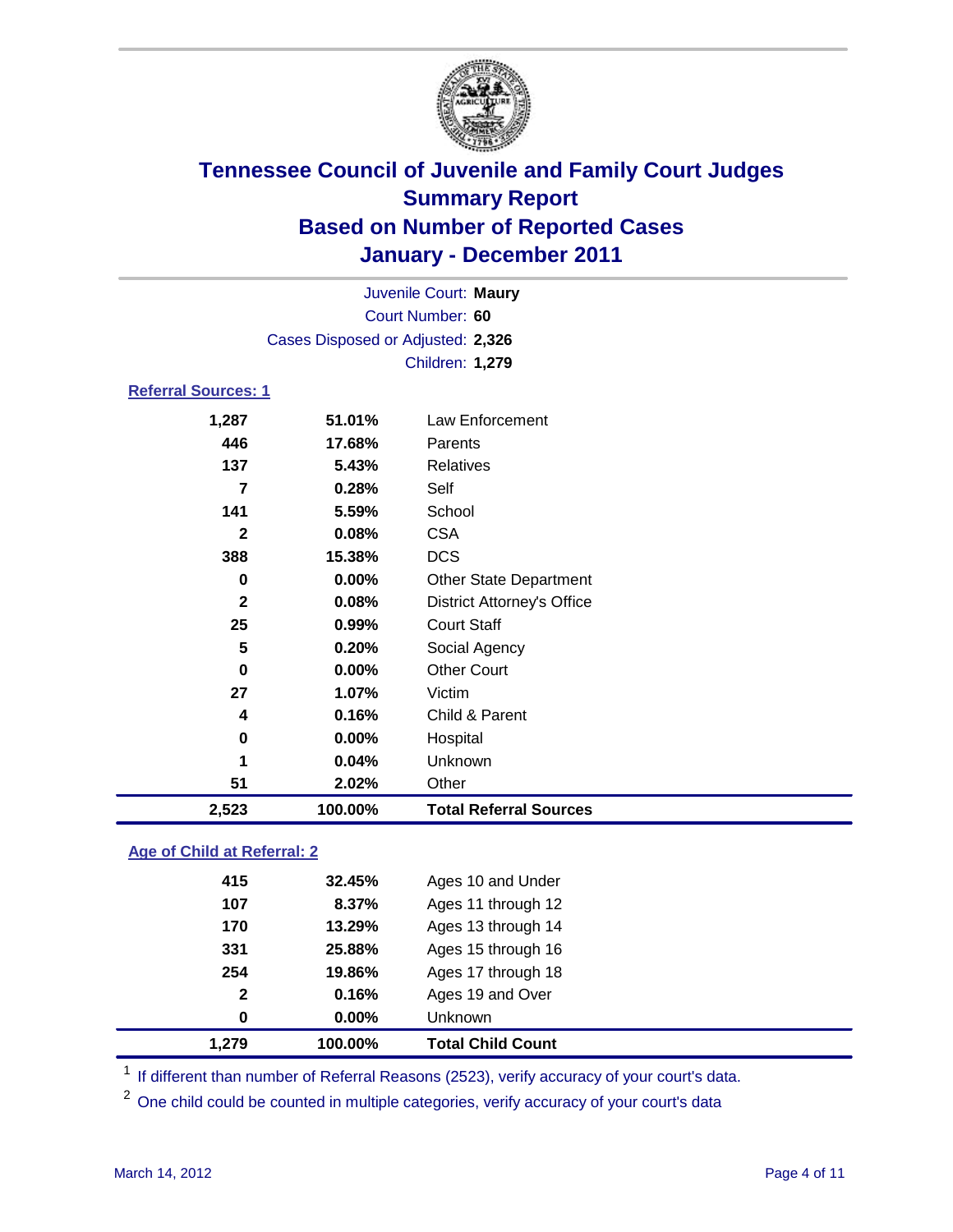

| Juvenile Court: Maury                   |                                   |                          |  |  |
|-----------------------------------------|-----------------------------------|--------------------------|--|--|
| Court Number: 60                        |                                   |                          |  |  |
|                                         | Cases Disposed or Adjusted: 2,326 |                          |  |  |
|                                         |                                   | Children: 1,279          |  |  |
| Sex of Child: 1                         |                                   |                          |  |  |
| 720                                     | 56.29%                            | Male                     |  |  |
| 537                                     | 41.99%                            | Female                   |  |  |
| 22                                      | 1.72%                             | Unknown                  |  |  |
| 1,279                                   | 100.00%                           | <b>Total Child Count</b> |  |  |
| Race of Child: 1                        |                                   |                          |  |  |
| 889                                     | 69.51%                            | White                    |  |  |
| 263                                     | 20.56%                            | African American         |  |  |
| 1                                       | 0.08%                             | Native American          |  |  |
| $\mathbf{2}$                            | 0.16%                             | Asian                    |  |  |
| 47                                      | 3.67%                             | Mixed                    |  |  |
| 77                                      | 6.02%                             | Unknown                  |  |  |
| 1,279                                   | 100.00%                           | <b>Total Child Count</b> |  |  |
| <b>Hispanic Origin: 1</b>               |                                   |                          |  |  |
| 72                                      | 5.63%                             | Yes                      |  |  |
| 1,120                                   | 87.57%                            | <b>No</b>                |  |  |
| 87                                      | 6.80%                             | Unknown                  |  |  |
| 1,279                                   | 100.00%                           | <b>Total Child Count</b> |  |  |
| <b>School Enrollment of Children: 1</b> |                                   |                          |  |  |
| 836                                     | 65.36%                            | Yes                      |  |  |
| 184                                     | 14.39%                            | <b>No</b>                |  |  |
| 259                                     | 20.25%                            | Unknown                  |  |  |
| 1,279                                   | 100.00%                           | <b>Total Child Count</b> |  |  |

<sup>1</sup> One child could be counted in multiple categories, verify accuracy of your court's data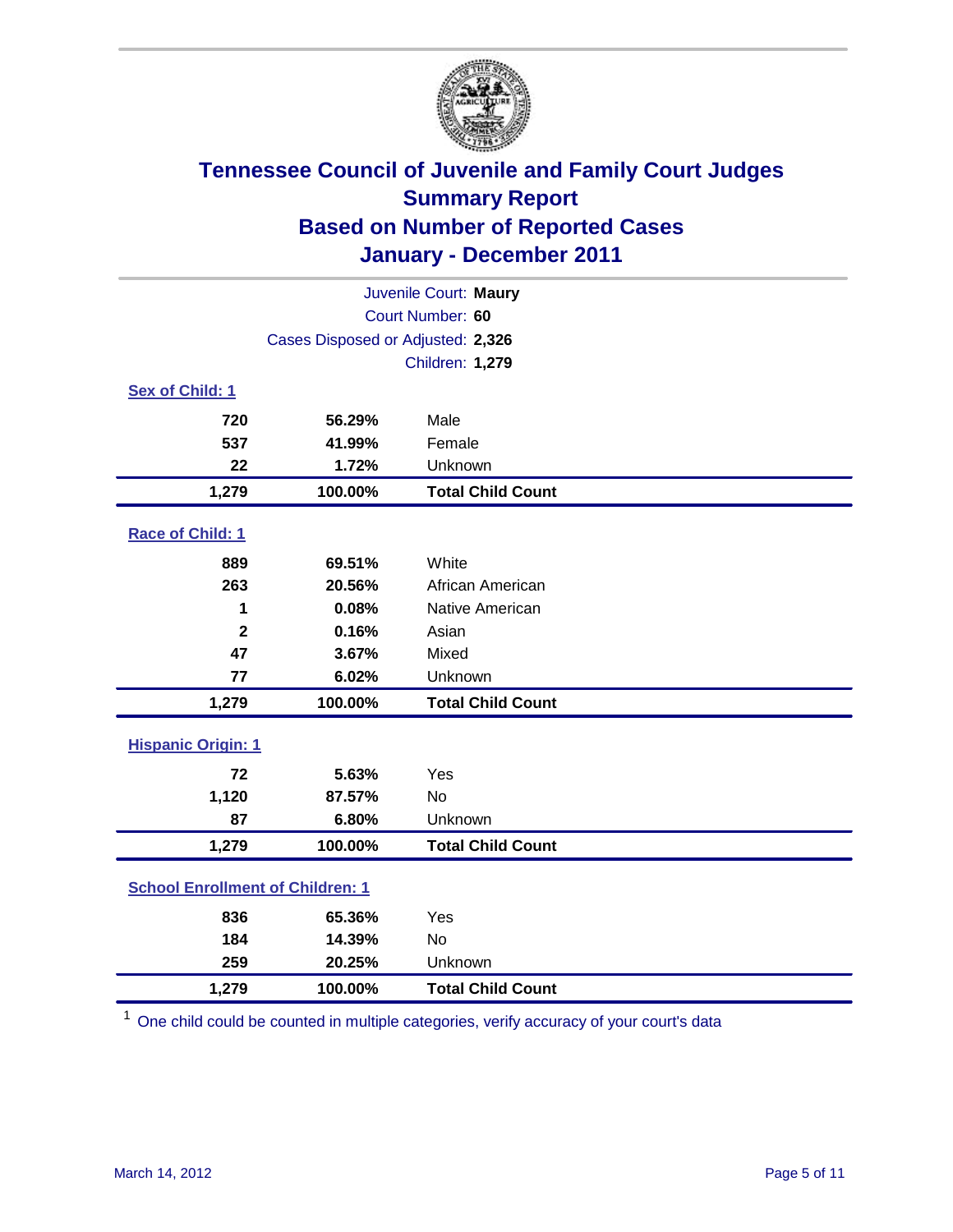

Court Number: **60** Juvenile Court: **Maury** Cases Disposed or Adjusted: **2,326** Children: **1,279**

### **Living Arrangement of Child at Time of Referral: 1**

| 1,279          | 100.00% | <b>Total Child Count</b>     |  |
|----------------|---------|------------------------------|--|
| 15             | 1.17%   | Other                        |  |
| 205            | 16.03%  | Unknown                      |  |
| $\overline{7}$ | 0.55%   | Independent                  |  |
| 3              | 0.23%   | In an Institution            |  |
| 6              | 0.47%   | In a Residential Center      |  |
| 20             | 1.56%   | In a Group Home              |  |
| 18             | 1.41%   | With Foster Family           |  |
| 7              | 0.55%   | <b>With Adoptive Parents</b> |  |
| 120            | 9.38%   | <b>With Relatives</b>        |  |
| 107            | 8.37%   | With Father                  |  |
| 459            | 35.89%  | With Mother                  |  |
| 75             | 5.86%   | With Mother and Stepfather   |  |
| 17             | 1.33%   | With Father and Stepmother   |  |
| 220            | 17.20%  | With Both Biological Parents |  |
|                |         |                              |  |

### **Type of Detention: 2**

| 2,326            | 100.00%  | <b>Total Detention Count</b> |  |
|------------------|----------|------------------------------|--|
| $\boldsymbol{0}$ | $0.00\%$ | Other                        |  |
| 2,284            | 98.19%   | Does Not Apply               |  |
| 5                | 0.21%    | <b>Unknown</b>               |  |
| 0                | $0.00\%$ | <b>Psychiatric Hospital</b>  |  |
| 0                | 0.00%    | Jail - No Separation         |  |
| 0                | $0.00\%$ | Jail - Partial Separation    |  |
| 0                | 0.00%    | Jail - Complete Separation   |  |
| 32               | 1.38%    | Juvenile Detention Facility  |  |
| 5                | 0.21%    | Non-Secure Placement         |  |
|                  |          |                              |  |

<sup>1</sup> One child could be counted in multiple categories, verify accuracy of your court's data

<sup>2</sup> If different than number of Cases (2326) verify accuracy of your court's data.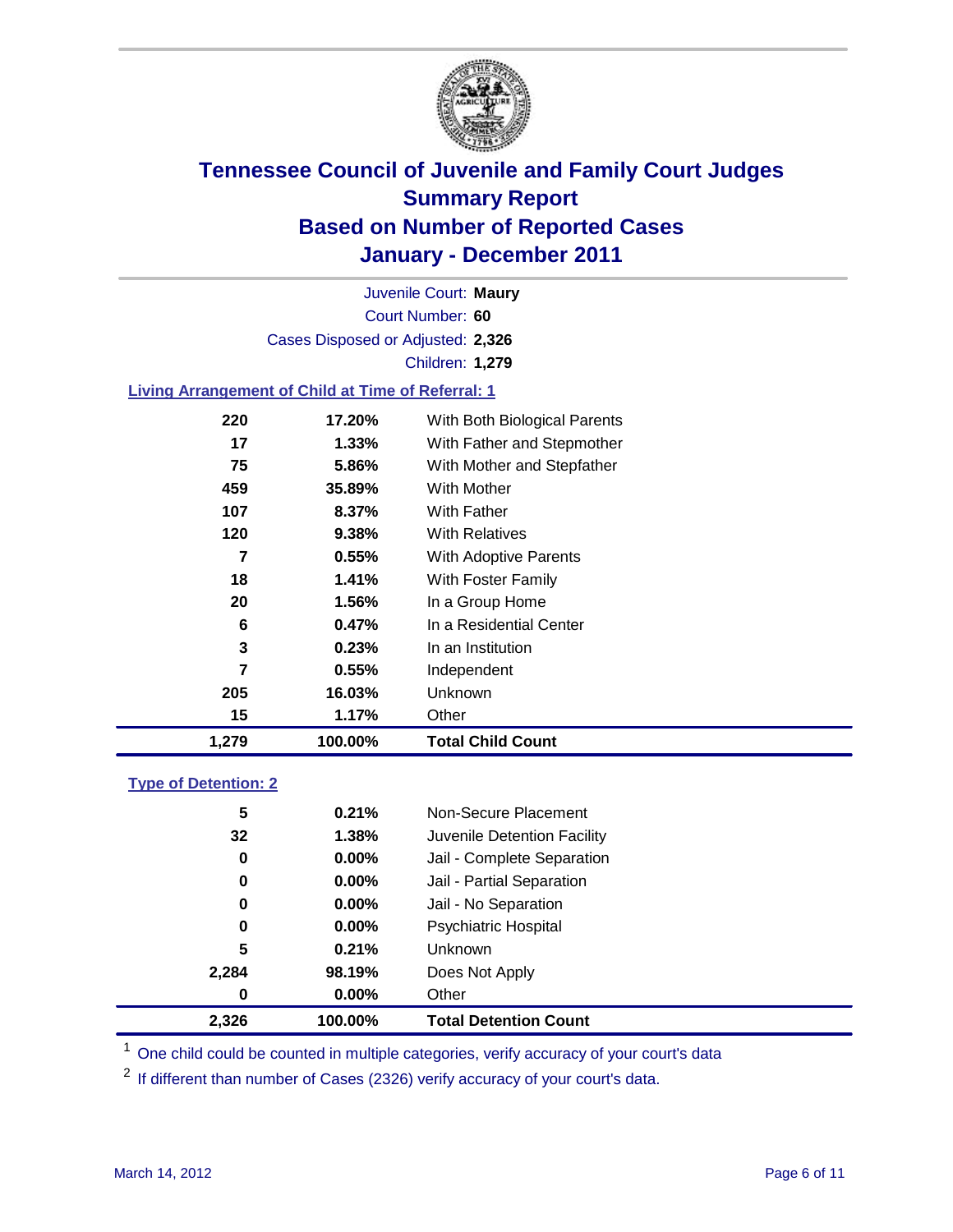

|                                                    | Juvenile Court: Maury             |                                      |  |  |  |
|----------------------------------------------------|-----------------------------------|--------------------------------------|--|--|--|
|                                                    | Court Number: 60                  |                                      |  |  |  |
|                                                    | Cases Disposed or Adjusted: 2,326 |                                      |  |  |  |
|                                                    |                                   | <b>Children: 1,279</b>               |  |  |  |
| <b>Placement After Secure Detention Hearing: 1</b> |                                   |                                      |  |  |  |
| 12                                                 | 0.52%                             | Returned to Prior Living Arrangement |  |  |  |
| 13                                                 | 0.56%                             | Juvenile Detention Facility          |  |  |  |
| 0                                                  | 0.00%                             | Jail                                 |  |  |  |
| $\bf{0}$                                           | 0.00%                             | Shelter / Group Home                 |  |  |  |
| $\mathbf{2}$                                       | 0.09%                             | <b>Foster Family Home</b>            |  |  |  |
| $\bf{0}$                                           | 0.00%                             | Psychiatric Hospital                 |  |  |  |
| 0                                                  | 0.00%                             | Unknown                              |  |  |  |
| 2,292                                              | 98.54%                            | Does Not Apply                       |  |  |  |
| 7                                                  | 0.30%                             | Other                                |  |  |  |
| 2,326                                              | 100.00%                           | <b>Total Placement Count</b>         |  |  |  |
| <b>Intake Actions: 2</b>                           |                                   |                                      |  |  |  |
|                                                    |                                   |                                      |  |  |  |
| 2,220                                              | 87.99%                            | <b>Petition Filed</b>                |  |  |  |
| 153                                                | 6.06%                             | <b>Motion Filed</b>                  |  |  |  |
| 136                                                | 5.39%                             | <b>Citation Processed</b>            |  |  |  |
| 0                                                  | 0.00%                             | Notification of Paternity Processed  |  |  |  |
| $\bf{0}$                                           | 0.00%                             | Scheduling of Judicial Review        |  |  |  |
| 0                                                  | 0.00%                             | Scheduling of Administrative Review  |  |  |  |
| 0                                                  | 0.00%                             | Scheduling of Foster Care Review     |  |  |  |
| $\bf{0}$                                           | 0.00%                             | Unknown                              |  |  |  |
| 0                                                  | 0.00%                             | Does Not Apply                       |  |  |  |
| 14                                                 | 0.55%                             | Other                                |  |  |  |
| 2,523                                              | 100.00%                           | <b>Total Intake Count</b>            |  |  |  |

<sup>1</sup> If different than number of Cases (2326) verify accuracy of your court's data.

<sup>2</sup> If different than number of Referral Reasons (2523), verify accuracy of your court's data.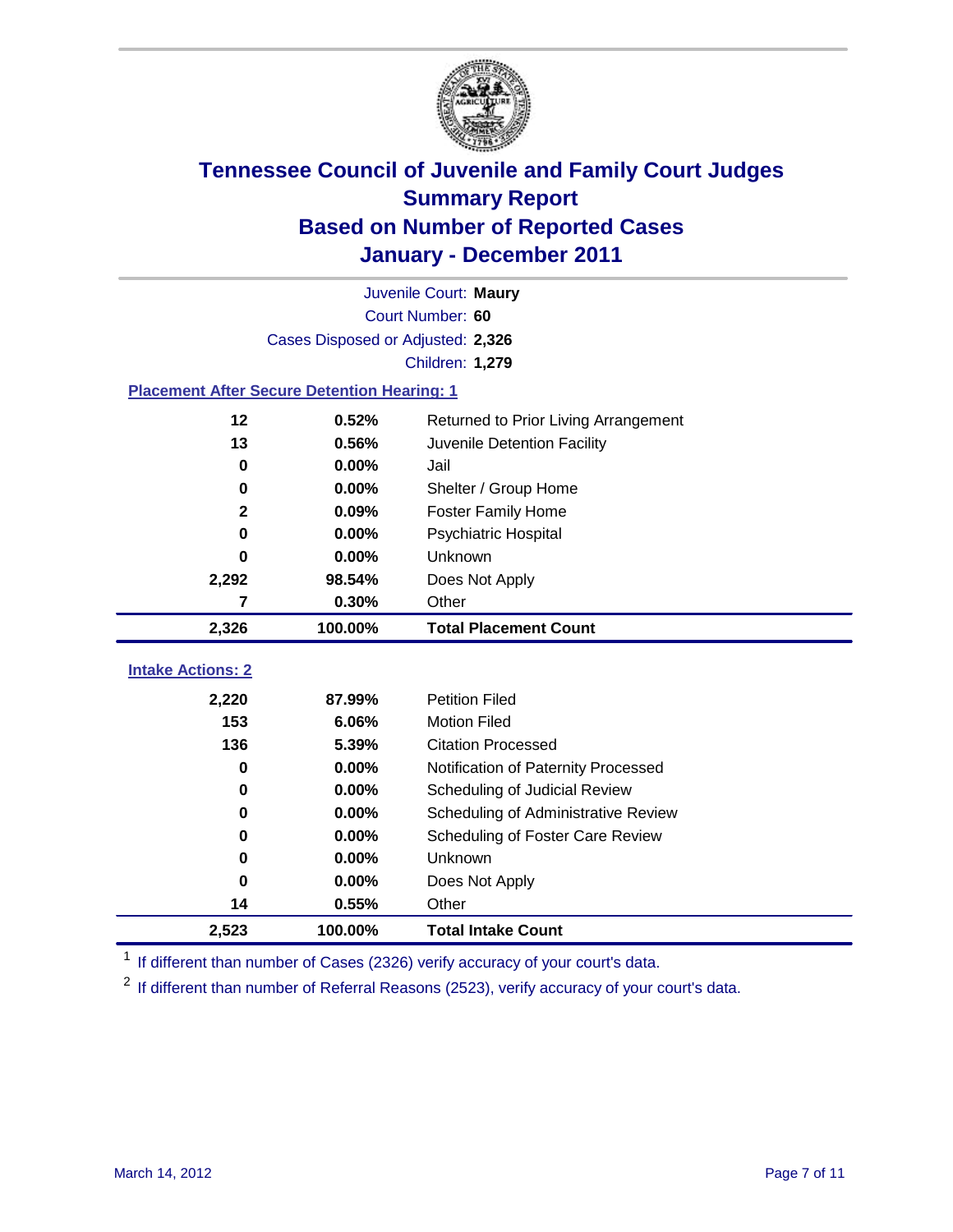

Court Number: **60** Juvenile Court: **Maury** Cases Disposed or Adjusted: **2,326** Children: **1,279**

### **Last Grade Completed by Child: 1**

| 0                                       | 0.00%   | Too Young for School         |  |
|-----------------------------------------|---------|------------------------------|--|
| 0                                       | 0.00%   | Preschool                    |  |
| 9                                       | 0.70%   | Kindergarten                 |  |
| $\overline{\mathbf{r}}$                 | 0.55%   | 1st Grade                    |  |
| $6\phantom{1}6$                         | 0.47%   | 2nd Grade                    |  |
| 15                                      | 1.17%   | 3rd Grade                    |  |
| 22                                      | 1.72%   | 4th Grade                    |  |
| 35                                      | 2.74%   | 5th Grade                    |  |
| 62                                      | 4.85%   | 6th Grade                    |  |
| 67                                      | 5.24%   | 7th Grade                    |  |
| 142                                     | 11.10%  | 8th Grade                    |  |
| 127                                     | 9.93%   | 9th Grade                    |  |
| 168                                     | 13.14%  | 10th Grade                   |  |
| 120                                     | 9.38%   | 11th Grade                   |  |
| 3                                       | 0.23%   | 12th Grade                   |  |
| $\mathbf 0$                             | 0.00%   | Non-Graded Special Ed        |  |
| 3                                       | 0.23%   | <b>GED</b>                   |  |
| 21                                      | 1.64%   | Graduated                    |  |
| 149                                     | 11.65%  | <b>Never Attended School</b> |  |
| 317                                     | 24.78%  | Unknown                      |  |
| 6                                       | 0.47%   | Other                        |  |
| 1,279                                   | 100.00% | <b>Total Child Count</b>     |  |
| <b>Enrolled in Special Education: 1</b> |         |                              |  |

One child could be counted in multiple categories, verify accuracy of your court's data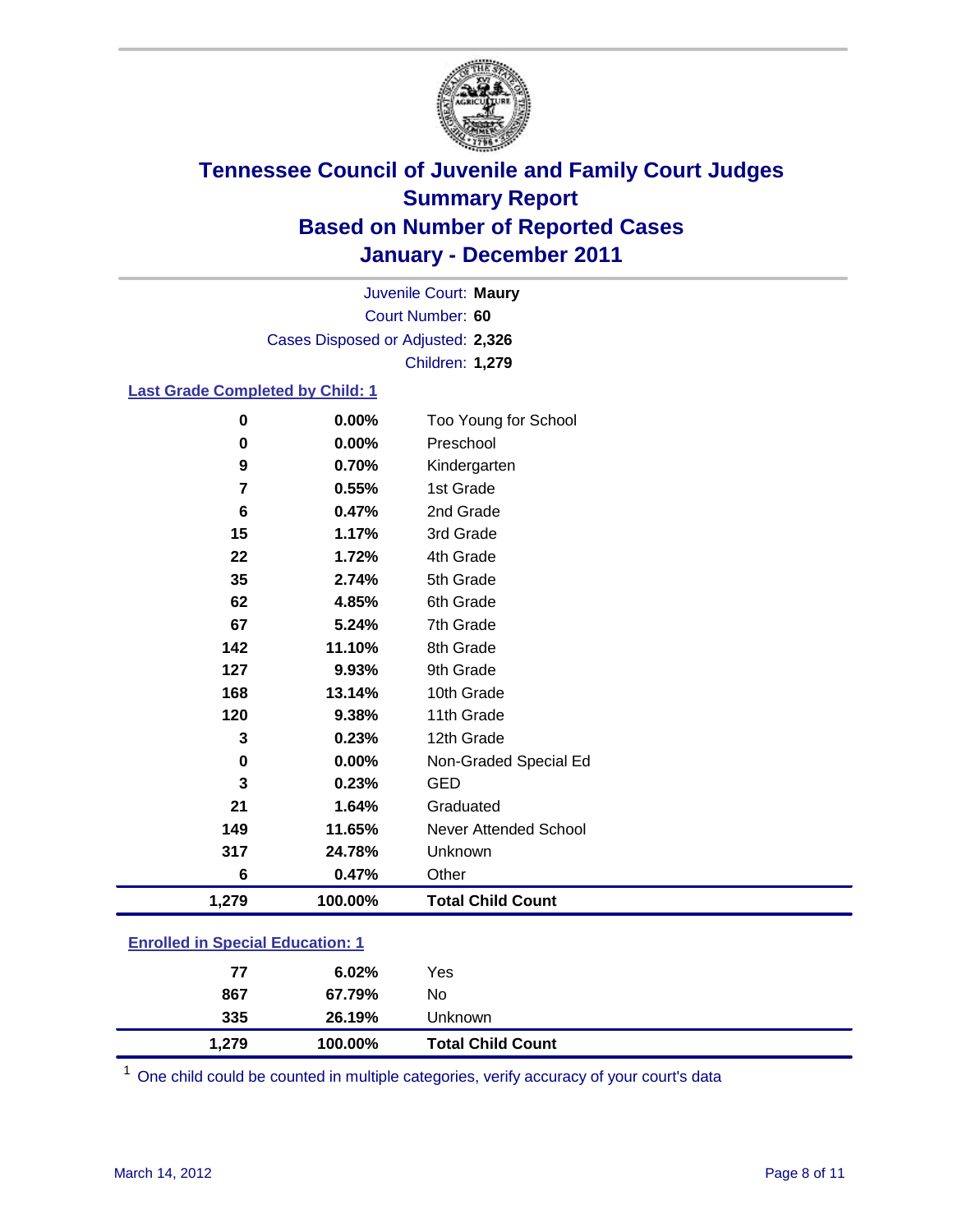![](_page_8_Picture_0.jpeg)

|                              | Juvenile Court: Maury             |                           |  |  |
|------------------------------|-----------------------------------|---------------------------|--|--|
|                              | Court Number: 60                  |                           |  |  |
|                              | Cases Disposed or Adjusted: 2,326 |                           |  |  |
|                              | Children: 1,279                   |                           |  |  |
| <b>Action Executed By: 1</b> |                                   |                           |  |  |
| 2,458                        | 97.42%                            | Judge                     |  |  |
| $\mathbf{2}$                 | 0.08%                             | Magistrate                |  |  |
| $\bf{0}$                     | $0.00\%$                          | <b>YSO</b>                |  |  |
| 63                           | 2.50%                             | Other                     |  |  |
| 0                            | 0.00%                             | Unknown                   |  |  |
| 2,523                        | 100.00%                           | <b>Total Action Count</b> |  |  |

### **Formal / Informal Actions: 1**

| 194   | 7.69%    | Dismissed                                        |
|-------|----------|--------------------------------------------------|
| 129   | 5.11%    | Retired / Nolle Prosequi                         |
| 557   | 22.08%   | <b>Complaint Substantiated Delinquent</b>        |
| 546   | 21.64%   | <b>Complaint Substantiated Status Offender</b>   |
| 107   | 4.24%    | <b>Complaint Substantiated Dependent/Neglect</b> |
| 0     | $0.00\%$ | <b>Complaint Substantiated Abused</b>            |
| 0     | $0.00\%$ | <b>Complaint Substantiated Mentally III</b>      |
| 26    | $1.03\%$ | Informal Adjustment                              |
| 0     | $0.00\%$ | <b>Pretrial Diversion</b>                        |
| 7     | 0.28%    | <b>Transfer to Adult Court Hearing</b>           |
| 0     | $0.00\%$ | Charges Cleared by Transfer to Adult Court       |
| 433   | 17.16%   | Special Proceeding                               |
| 7     | 0.28%    | <b>Review Concluded</b>                          |
| 150   | 5.95%    | Case Held Open                                   |
| 367   | 14.55%   | Other                                            |
| 0     | $0.00\%$ | <b>Unknown</b>                                   |
| 2,523 | 100.00%  | <b>Total Action Count</b>                        |

<sup>1</sup> If different than number of Referral Reasons (2523), verify accuracy of your court's data.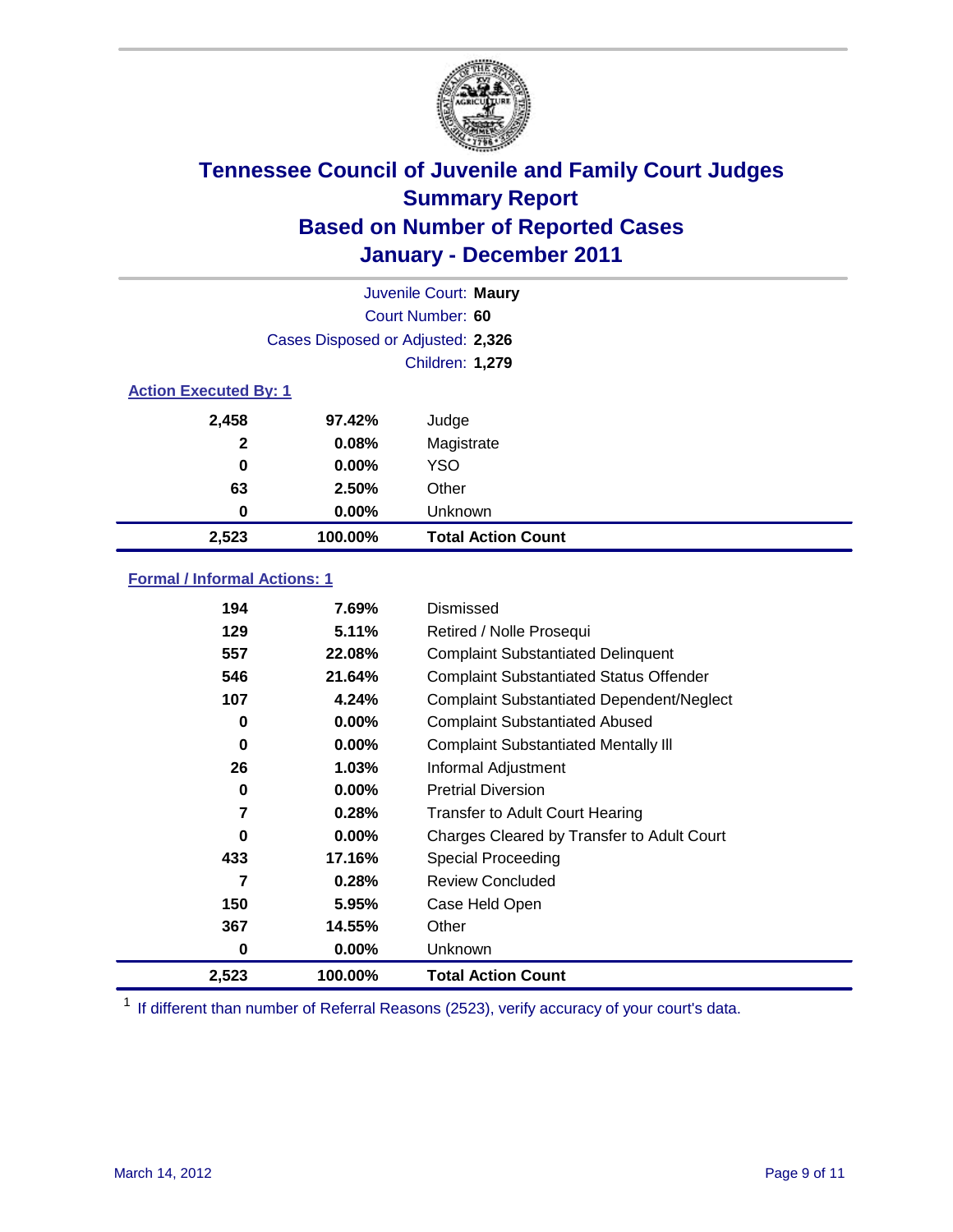![](_page_9_Picture_0.jpeg)

|                       |                                   | Juvenile Court: Maury                                 |
|-----------------------|-----------------------------------|-------------------------------------------------------|
|                       |                                   | Court Number: 60                                      |
|                       | Cases Disposed or Adjusted: 2,326 |                                                       |
|                       |                                   | Children: 1,279                                       |
| <b>Case Outcomes:</b> |                                   | There can be multiple outcomes for one child or case. |
| 216                   | 5.52%                             | <b>Case Dismissed</b>                                 |
| 301                   | 7.69%                             | Case Retired or Nolle Prosequi                        |
| 0                     | 0.00%                             | Warned / Counseled                                    |
| 327                   | 8.36%                             | <b>Held Open For Review</b>                           |
| 65                    | 1.66%                             | Supervision / Probation to Juvenile Court             |
| 0                     | 0.00%                             | <b>Probation to Parents</b>                           |
| 124                   | 3.17%                             | Referral to Another Entity for Supervision / Service  |
| 37                    | 0.95%                             | Referred for Mental Health Counseling                 |
| 14                    | 0.36%                             | Referred for Alcohol and Drug Counseling              |
| 0                     | 0.00%                             | <b>Referred to Alternative School</b>                 |
| 1                     | 0.03%                             | Referred to Private Child Agency                      |
| 41                    | 1.05%                             | Referred to Defensive Driving School                  |
| 52                    | 1.33%                             | Referred to Alcohol Safety School                     |
| 0                     | 0.00%                             | Referred to Juvenile Court Education-Based Program    |
| 8                     | 0.20%                             | Driver's License Held Informally                      |
| 0                     | 0.00%                             | <b>Voluntary Placement with DMHMR</b>                 |
| 0                     | 0.00%                             | <b>Private Mental Health Placement</b>                |
| 0                     | 0.00%                             | <b>Private MR Placement</b>                           |
| 0                     | 0.00%                             | Placement with City/County Agency/Facility            |
| 0                     | 0.00%                             | Placement with Relative / Other Individual            |
| 50                    | 1.28%                             | Fine                                                  |
| 441                   | 11.27%                            | <b>Public Service</b>                                 |
| 74                    | 1.89%                             | Restitution                                           |
| $\boldsymbol{2}$      | 0.05%                             | <b>Runaway Returned</b>                               |
| 74                    | 1.89%                             | No Contact Order                                      |
| 0                     | 0.00%                             | Injunction Other than No Contact Order                |
| 98                    | 2.50%                             | <b>House Arrest</b>                                   |
| 3                     | 0.08%                             | <b>Court Defined Curfew</b>                           |
| 0                     | 0.00%                             | Dismissed from Informal Adjustment                    |
| 0                     | 0.00%                             | <b>Dismissed from Pretrial Diversion</b>              |
| 0                     | 0.00%                             | Released from Probation                               |
| 3                     | 0.08%                             | <b>Transferred to Adult Court</b>                     |
| 0                     | $0.00\%$                          | <b>DMHMR Involuntary Commitment</b>                   |